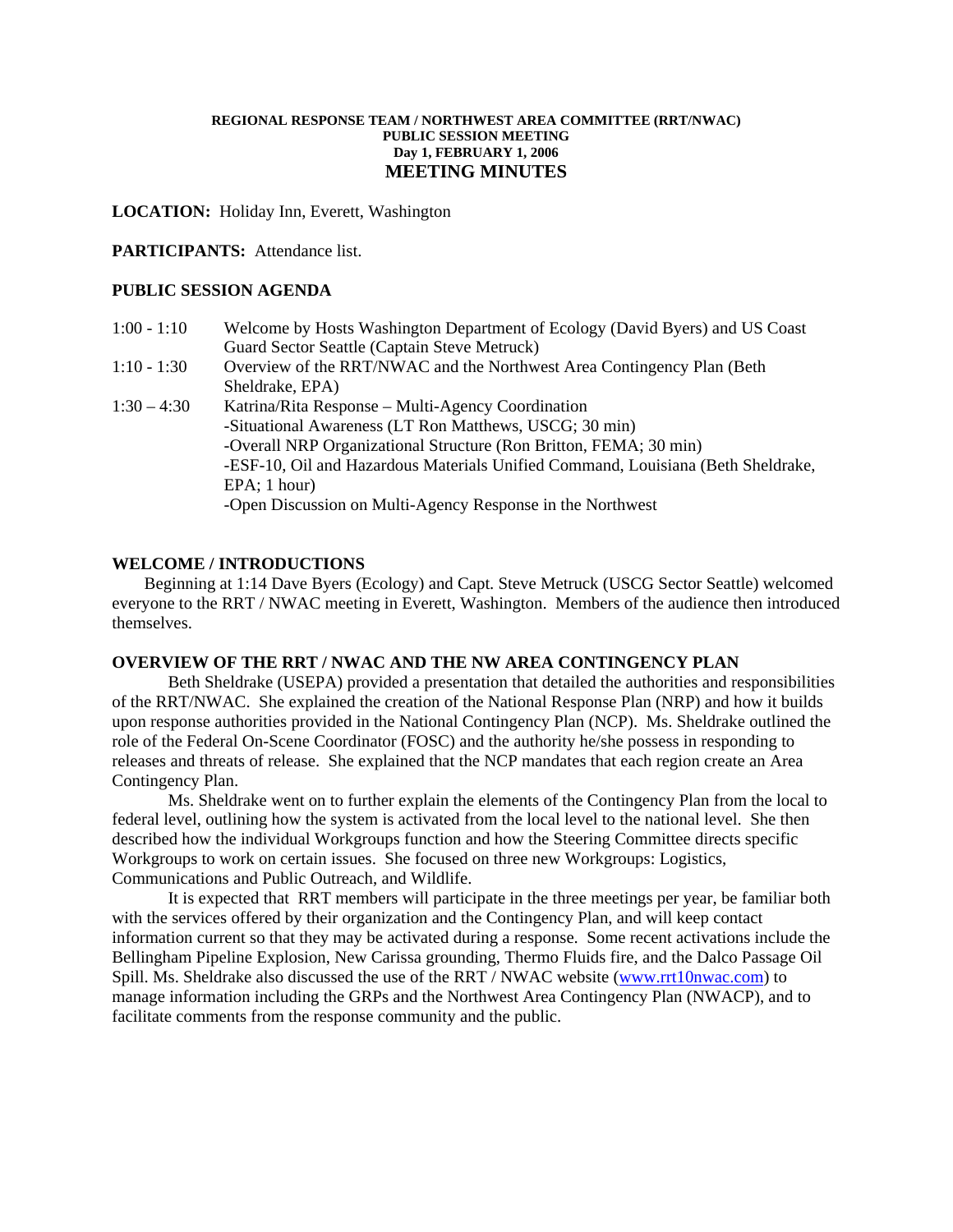## **KATRINA/RITA RESPONSE: MULTI-AGENCY COORDINATION**

Ms. Sheldrake explained that although meetings typically focus on regional responses, the focus for this meeting would be the Katrina/Rita response.

## **KATRINA/RITA SITUATIONAL AWARENESS**

LCDR Matthews gave a presentation that described the massive disruptions to the maritime industry caused by hurricanes Katrina and Rita. The USCG formed a task force in the early days following the response to try to assess the overall damage to the maritime infrastructure. He stressed how important it was to have a independent organization not directly involved in the response try to provide the big picture overview of the impacts to help responders prioritize activities.

# **OVERALL NRP ORGANIZATIONAL STRUCTURE**

Ron Britton **(**FEMA), described that Stafford Act assistance comes in two forms:

- public assistance
- individual assistance

Both forms of assistance were exercised during the Gulf response, and Mr. Britton gave numerous examples of the assistance provided during the Gulf response. FEMA was significantly challenged to staff all the organizational structures outlined by the NRP (Joint Field Offices, National Response Coordination Center, Regional Response Coordination Centers, State EOCs, Area Field Offices, etc.)

Following the presentation there was a question about the number of FEMA employees in Region 10. Region 10 has 85 full time employees and over 300 DAE (Disaster Assistance Employees; part-time, on call personnel). At the height of the response only 7 full-time regular FEMA staff were left in Region 10.

## **ESF-10, OIL AND HAZMAT UNIFIED COMMAND**

Ms. Sheldrake described the situation that led to a massive activation of all the ESFs and then went on to describe in detail the ESF-10 (Hazardous Materials and Oil Emergency Support Function) response which included a Unified Command formed early with Louisiana, Coast Guard, and EPA. Early missions included search and rescue due to presence of boats operated by these agencies. The EPA rescued 900 people (USCG as part of their larger search and rescue mission rescued over 12,000 people), and this stage lasted approximately 1 week. Reconnaissance was another early mission of ESF-10 which included inspection of thousands of oil and chemical storage facilities and identified that approximately 8- 9 millions gallons of oil had been released.

Other ESF-10 Mission Assignments included:

- testing of potable water.
- air monitoring, flood water sampling and sediment sampling
- hazardous materials collection
- white goods (appliances) processing and collection (300,000-400,000 refrigerators to date)
- recovery of orphan containers

Some of the initial lessons learned include:

- the importance of learning to respond with little infrastructure
- the importance of learning to be logistically self-sufficient
- appreciation of the large staffing requirements such a response entails.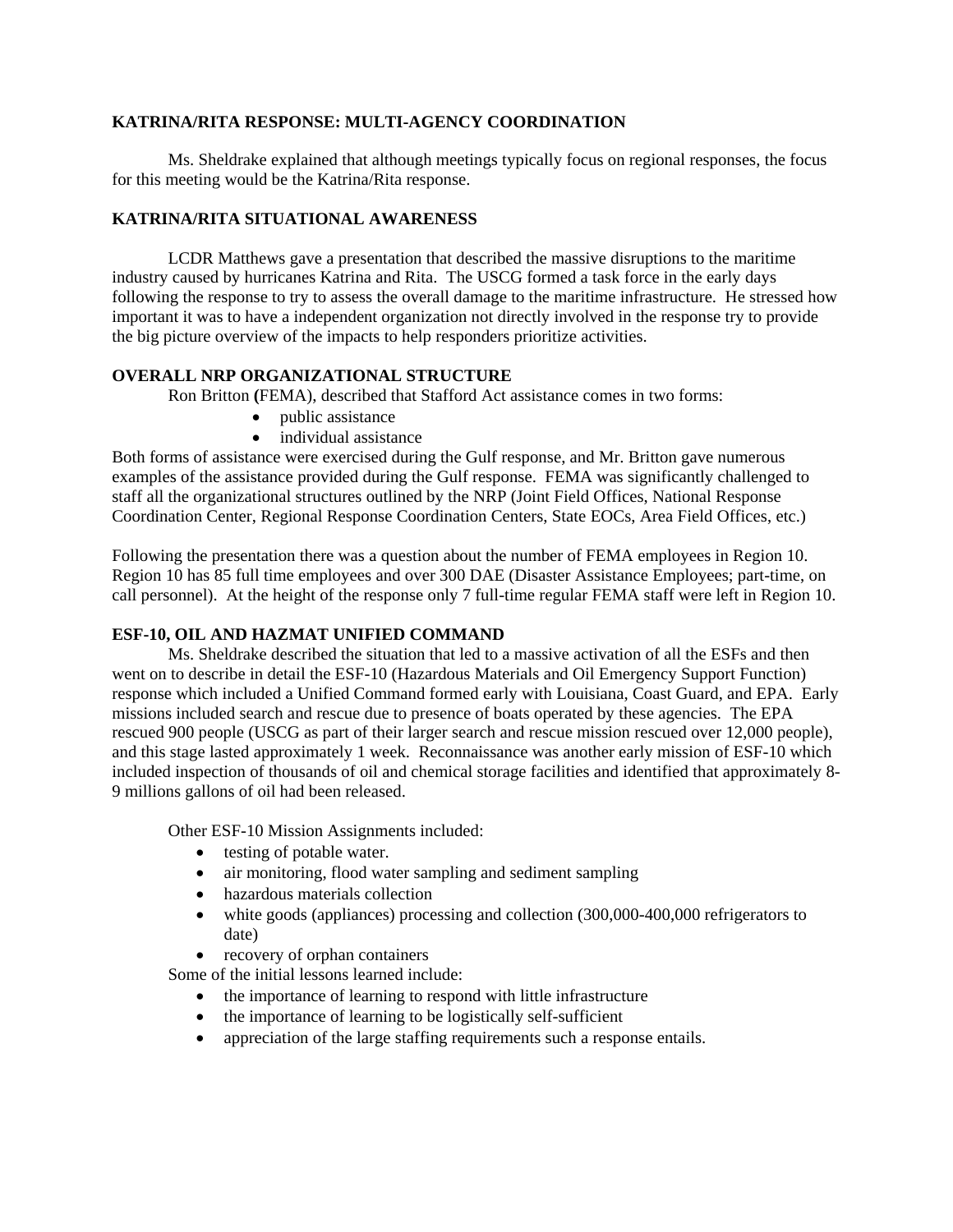#### **OPEN DISCUSSION PERIOD**

Jack Wylie (DEQ) asked, "where does Unified Command report?" Ms. Sheldrake answered that the JFO is where the UC goes for money. Although Area Field Offices are not specifically described in the NRP they arose in Louisiana and Texas as a response to the enormity of the area affected. A question arose from the audience, "Could we have been better prepared?". Ms. Sheldrake answered, "We could always be better prepared." Another questioner asked, "Should the JFO ration resources?" The response to this question was that an area command would have reduced competition for resources. Ms. Sheldrake believes they did not use FEMA enough for logistics and coordination of ESFs. Another attendee asked, "is the EPA part of EMAC process?" Ms. Sheldrake responded that this is only a state process.

 Sean Schenk (USCG Sector Portland) emphasized the importance of individual preparedness. Matt Bernard commented that "send everything" is not the right answer to a major disaster, and that needs need to be articulated specifically. Capt. Metruck asked how locals were involved in ESF-10. Ms. Sheldrake responded that they had little direct involvement because they were overwhelmed with many other issues. Local government was represented at the New Orleans Area Field Office and they would sometimes raise ESF-10 issues for resolution.

 There was an extended discussion of the role of FEMA. Ms. Sheldrake pointed out that although FEMA coordinates and provides resources to a response, it is not a response organization designed to take charge.

 Ms. Sheldrake led the conversation into a discussion of Multi-Agency Incident Management Teams (IMTs). Ms. Sheldrake suggested that we add to our strategic plan a task specifically to look at this issue. Capt. Boothe suggested a scenario-based review to see where people and agencies fit. Capt. Metruck suggested that a catastrophic event section be placed in the plan which simplified the plan and established priorities.

 Ms. Sheldrake recommended that the Steering Committee consider adding a catastrophic event section in the plan and develop an understanding of the capabilities other agencies in the region possess, regardless of whether the organization is operating under the plan.

### **Meeting Adjourned at 1635 hours**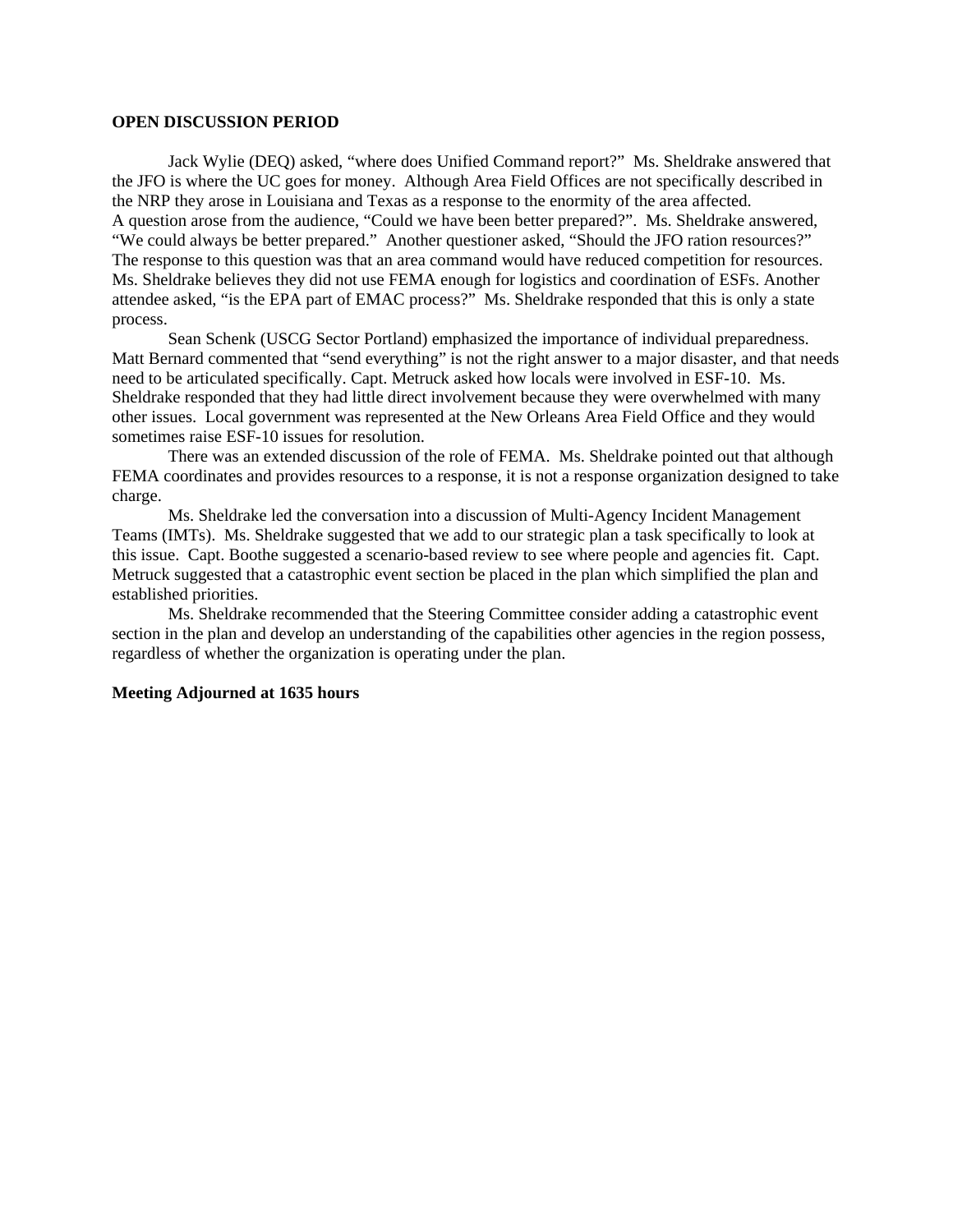# **REGIONAL RESPONSE TEAM / NORTHWEST AREA COMMITTEE (RRT/NWAC) PUBLIC SESSION MEETING Day 2, FEBRUARY 2, 2006 MEETING MINUTES**

**LOCATION:** Holiday Inn, Everett, Washington

## **PARTICIPANTS:** Attendance list.

## **PUBLIC SESSION AGENDA**

| $8:30 - 8:40$ | Opening by Hosts Washington Department of Ecology (Dave Byers) and US Coast     |
|---------------|---------------------------------------------------------------------------------|
|               | Guard Sector Seattle (Capt. Steve Metruck)                                      |
| $8:40 - 9:15$ | Navy Home Port Everett (Capt. Steve Mclaughin, US Navy)                         |
| $9:15 - 9:45$ | Padilla Bay Reserve (Doug Bulthuis, Padilla Bay Interpretive Center, WA Dept of |
|               | Ecology)                                                                        |

- 9:45 10:30 NOAA Coastal Response Research Center (Nancy Kenner, University of New Hampshire)
- 10:30 10:45 **BREAK**
- 10:45 11:15 New Puget Sound Orca ESA Listing Implications for Spill Planning and Response (Lynne Barre, NMFS)
- 11:15 11:45 Workgroup Updates (All)
	- Steering Committee
	- GRP
	- **Communications and Public Outreach**
	- Response Technologies
	- Hazardous Substances
	- Wildlife
- 11:45 1:00 **NO HOST LUNCH**
- 1:00 1:30 Cultural Resource Contacts GIS Layers (Rob Whitlam, WA State Historic Preservation Officer)
- 1:30 2:30 Agency Updates Roundtable (All)
- 2:30 3:00 NW Oil Spill Awareness Course Overview (Scott Knutson, USCG D13)
- 3:00 3:30 NW Exercise Schedule (Elin Storey, Dept of Ecology)
- 3:30 3:45 **Set Meeting Dates for 2006 and Wrap Up**

# **INTRODUCTION**

At 0842 the meeting was called to order by Mr. Byers and Capt. Metruck. Mr. Byers explained that he was standing in for Dale Jensen. Capt. Metruck invited attendees to introduce themselves.

# **NAVY HOMEPORT EVERETT**

Executive Officer Capt. Steve McLaughlin (USN) gave an overview of Everett Naval Station. Salient characteristics of this installation of interest to the audience included:

- The mix of nuclear and fossil fuel vessels at the installation
- The mix of warships and support/security vessels
- Its location at the mouth of Snohomish River
- The 110 acre footprint of the facility
- Its significance as a deepwater port
- Important species at the facility (bull trout) (sea lions)
- Permanently installed boom (9000 ft)
- Every ship in port is boomed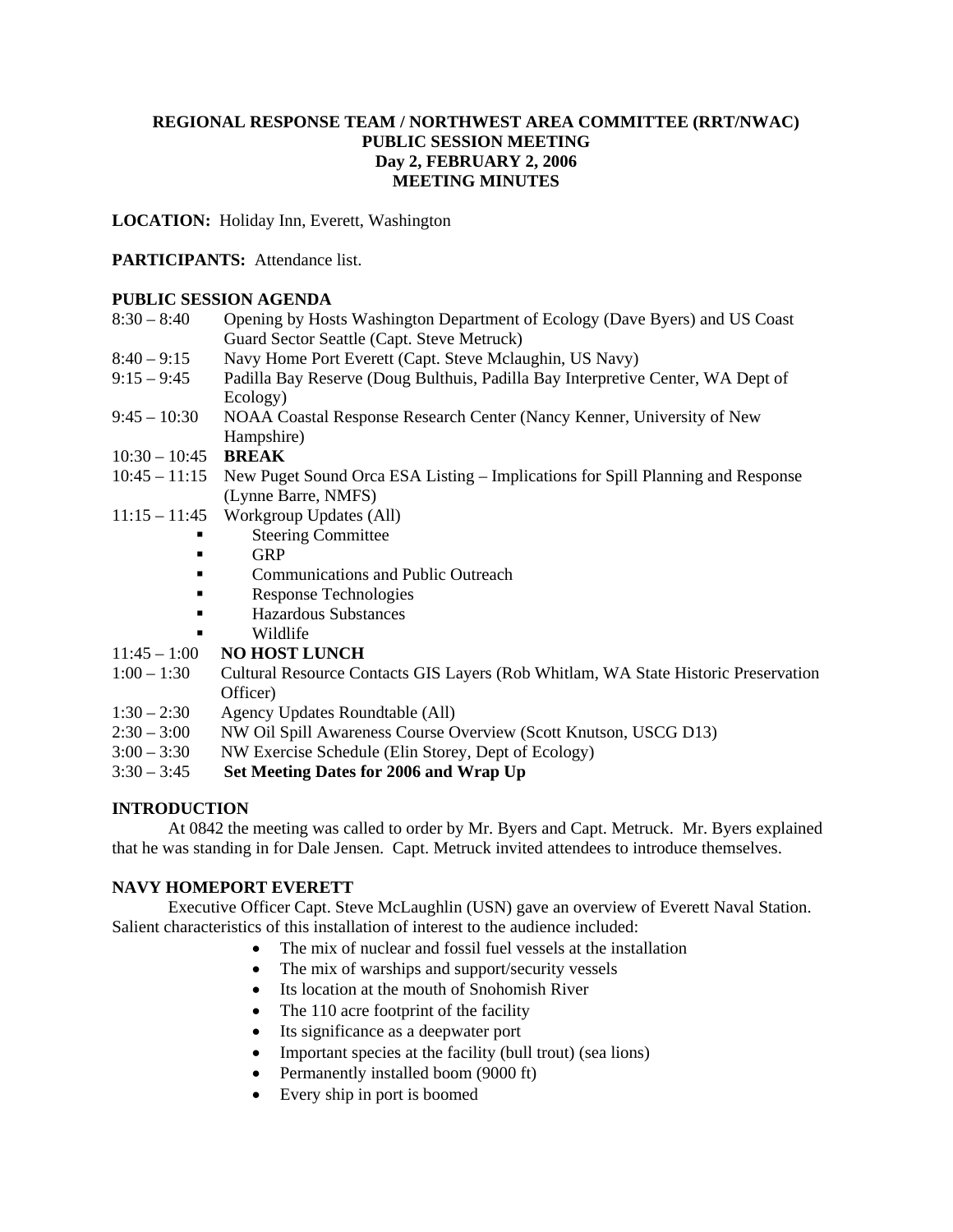- Cleanup capabilities on site
- Effective artificial harbor
- Robust Emergency Operations Center
- Excellent environmental track record biggest problem are minor topside releases

 Future plans for the installation include the possibility of moving NOAA ships to Everett, the study of the feasibility of stationing a second carrier at the facility, and the possibility of installing a modular pier to replace existing old wooden piers.

 A member of the audience had questions about the operation of the artificial harbor at Everett, and Capt. McLaughlin explained that the baffling is very effective. Another question was on the nature of the spills typically encountered at the port, and Capt. McLaughlin replied that most spills were light oil spills.

# **PADILLA BAY RESERVE**

Doug Bulthuis (Ecology) discussed the ecological significance of the Padilla Bay Reserve:

- Only national estuarine reserve in WA
- Receives partial funding from NOAA
- All estuarine reserves are designed for education and research
- Petroleum traffic and processing occurs nearby
- Purchased most of intertidal area from private parties
- Possesses  $2<sup>nd</sup>$  largest eelgrass habitat on Pacific Coast
- Many animals use eelgrass habitat as refuge in juvenile phase (Dungeness crab, salmon)

 Mr. Bulthuis explained to the audience that because eelgrass is vulnerable to oil spills, the best recommendation is of course, to avoid spills. In the setting of a spill, diversion of the spill from the bay would be the best policy. Based on experiences with spill in French eelgrass beds, if an oil spill enters the bay, the best policy would be to leave the spill alone.

 This presentation was followed by a general discussion among the audience regarding the vulnerability of the reserve and emergency response in the setting of a petroleum spill. Topics addressed included the value of booming inlets, and whether "leave alone" would always be sound policy. The audience had questions about other eelgrass habitats in Puget Sound, and Mr.Bulthuis described some of the other eelgrass habitats in the Sound. There was also a discussion of the area of tank car traffic in the area and the threat of petroleum/chemical spill that this might pose to the reserve.

## **NOAA COASTAL RESPONSE RESEARCH CENTER**

Nancy Kenner (Univ. of New Hampshire) gave a presentation describing the NOAA Coastal Response Research Center. Some salient points of this presentation included:

- History formed in 2004
- Mission- new approaches to spill response and restoration through:
	- Basic and applied research Application of research Strategic partnerships **Outreach**
	- Create a learning center
- Oversight achieved through Advisory Board and Science Advisory Panel
- External grants are a major task of the organization, with an annual request for proposals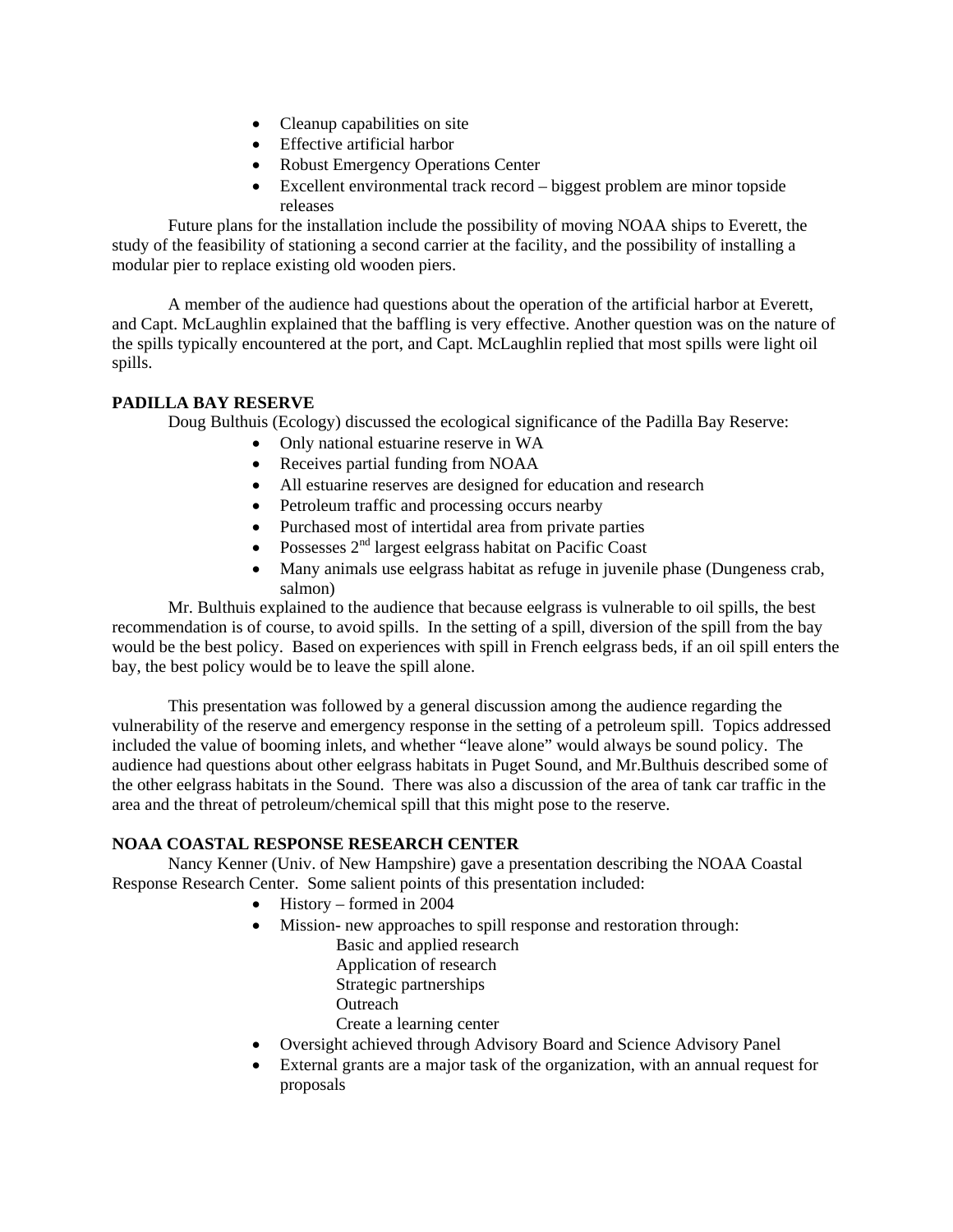Current research projects at the Center are described at [http://www.crrc.unh.edu.](http://www.crrc.unh.edu/) This summer the Center will have a workshop on socioeconomic aspects of spills, and this autumn the Center will present a workshop on submerged oil. The Center has also formed a Dispersants Working Group, information about which is also available at the Center's website. A report from this Group will be available on the website in March.

 There was a question from the audience regarding dates for the submerged oils workshop, and Ms. Kenner responded that no dates had currently been set. Another questioner asked, "Are workshops public or by invitation?", and Ms. Kenner responded that workshops are by invitation.

# **NEW PUGET SOUND ORCA ESA LISTING – IMPLICATIONS FOR SPILL PLANNING AND RESPONSE**

Lynne Barne (NMFS – Protected Resources Division) gave a presentation describing the history and significance of the Puget Sound Orca ESA listing. Key points of this presentation included:

- November 2005 Southern resident Orcas listed as endangered species
- Threats to this species include:
	- Pollution

Declining prey

Social confusion and disruption

- The conservation plan discusses the importance in minimizing effects of oil spills on orcas
- A wildlife response plan is being developed as part of the NWACP
- Animal specific responses might include diverting whales from spills

A member of the audience asked about the current number of whales, and Ms. Barne responded that there are currently about 90 whales. Another member asked about the causes of declining numbers of whales since higher mortality rates were found across all ages. Ms. Barne pointed out that it is often difficult to make a detailed examination of the causes of whale mortality. There was a question about the Stranded Animal Network, which is already operating, and Ms. Barne responded that NOAA makes funding available during oil spills and unusual mortality events. Another question was about animal location, and Ms. Barne stated that they are working with other agencies to improve their ability to detect animals. There was a question about the threat posed by oil spills to these animals, and Ms. Barne pointed out that there is no "smoking gun" but because of the socially cohesive nature of killer whale pods, oil spills present a great threat to killer whales.

# **WORKGROUP UPDATES**

## **STEERING COMMITTEE**

Ms. Sheldrake gave a presentation of the 2005 activities of the Steering Committee:

- Finalized 2005-2007 Strategic plan
- Improved website to better incorporate input in real time
- Working on 2006 NWACP revision; anticipate June publication
- RRT meeting will be combined with the Regional Interagency Steering Committee in Boise, June 20-22
- Oregon meeting September 20-21

## **GRP**

Mr. Wylie gave a presentation on the activities of the GRP working group:

• August, November meetings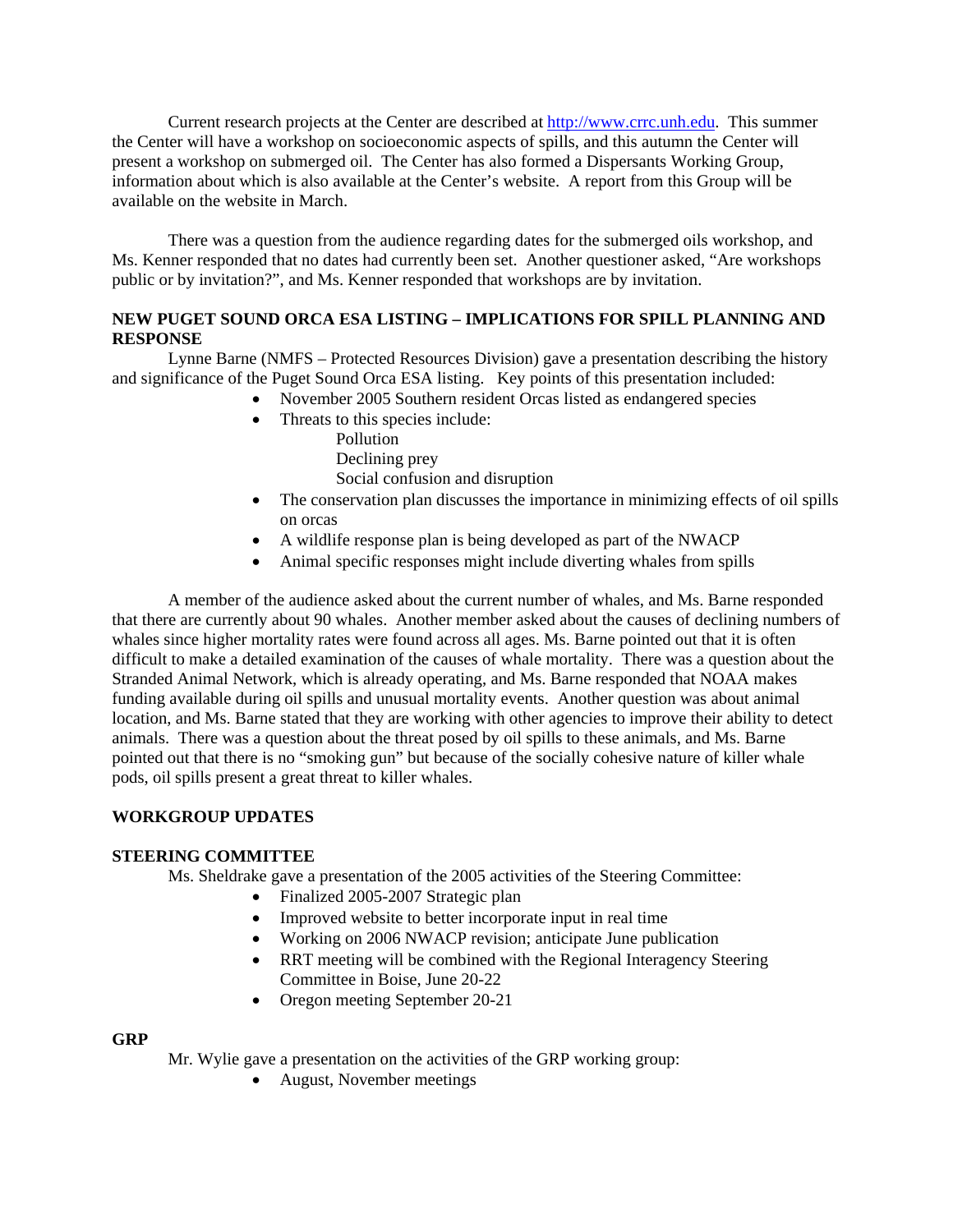- GRPs are not published by GRP working group -- the goal of this group is to coordinate the standardization of GRP's so that primary users see consistent format between GRPs.
- Washington update:
	- Commercial shellfish bed inventory
	- Marine GRP distribution in a GIS format in ArcReader
	- Database of tribal contact information
	- Marine GRP update timeline
	- Future inland GRPs based on the 62 watershed resource inventory areas
	- Columbia River/Snake River Spill Response Initiative—identifies internal planning, response capabilities, and mutual aid
	- Spokane River GRP update
- Oregon update:
	- Yaquina Bay GRP update completed
	- New civilian GIS position at Sector Portland
- Idaho update:
	- Published two new GRPs.

 Following the presentation there was a question about the origin of the GRPs. The GRPs are the result of outreach that began 12 years ago.

## **Communications and Public Outreach**

Mr. Bernard stood in for LCDR Clark and described the current status of this workgroup:

- Just chartered
- Developing pre-JIC policy
- Draft statement of work
- Inventory of technology systems

There was a question about RPs and their desire to minimize the public relations effect of an accident – Mr. Bernard mentioned that that is why there is a desire to increase timeliness of reporting.

## **Response Technologies**

Rebecca Post (Ecology) gave an overview of current activities of her workgroup:

- 11 people in attendance in meeting in December
- There will be a response technology position at Department of Ecology
- Interest in bringing in speakers on response technologies
- Largest issue NWACP dispersant policy: state and federal perspectives differ
- Dispersant use checklist
- Create subgroup to look at remote sensing
- Helped sponsor dispersant training workshop with 20 attendees
- NOAA updates to SMART

Following the presentation there was a discussion of dispersant training.

## **Wildlife**

Charlie Hebert (USFWS) described the activities of this group:

- Most of the work was by individual assignment
- Completed two of the plans
- Second draft of wildlife response plan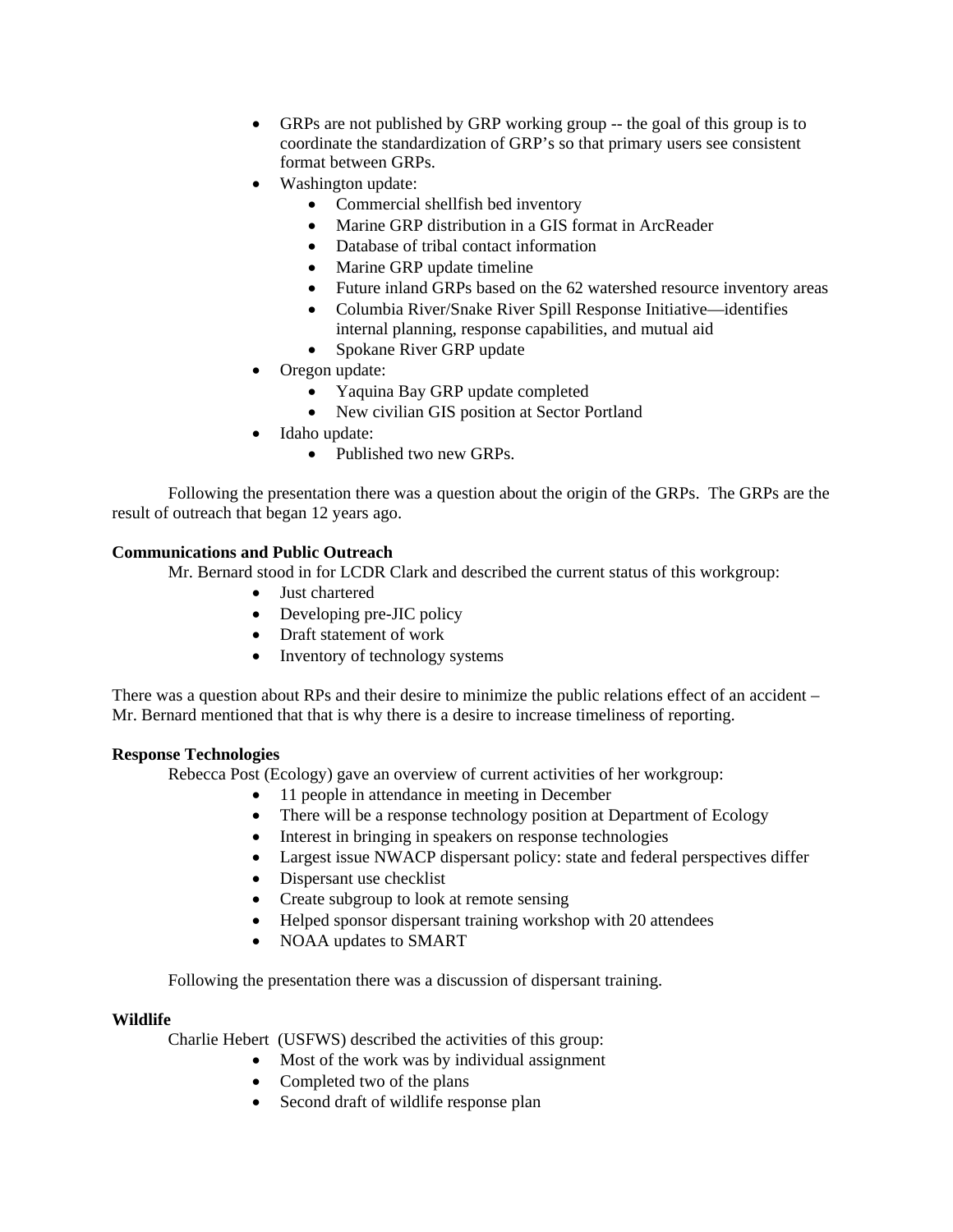- Workgroup is made up of State and Federal personnel
- Workshop scheduled for late February
- The absence of wildlife rehabilitation capacity for sea otters has been identified

This was followed by a discussion of wildlife rehabilitation capabilities in Puget Sound. There was a question about the status of avian flu in migratory birds and oil spill response and the setting of avian flu. Some attendees felt that setting could arise where it might not be appropriate to collect oilsoaked migratory waterfowl.

## **Marine Firefighting**

Ms. Sheldrake explained that although the Marine Firefighting workgroup is no longer active, there were some recent events relevant to this topic. John Dwyer described several of the incidents that occurred over the last year and mentioned that there is a survey ongoing of marinas and the equipment they possess.

## **CULTURAL RESOURCE CONTACTS GIS LAYERS**

Rob Whitlam, (WA State Historic Preservation Officer), described the wide variety of agencies with which his agency interacts. In terms of oil spills this means cultural resources can be found far from the shoreline and be potentially disturbed during a response. The office tracks thousands of sites, with new sites constantly being discovered. Among the points made during his presentation:

- Human occupation has a long history in the Northwest
- Archaeological sites are not renewable resources -- many of the artifacts are fragile and subject to contamination.
- Through a GIS, archeological links are provided to points on the map.
- Because archeological site data is not subject to public disclosure, access to the data is controlled.

 Joanne Markert, (GIS Analyst, GeoEngineers) then described the creation of the archeological GIS for Washington state. Much of the information was solicited by mail and then placed on the GIS layer.

 The presentation was followed by an extended discussion among presenters and attendees regarding the availability of the cultural resource information during the early states of the response. How do 24 hour response agencies access the information contained within a controlled database? One of the considerations was how much information could be released through the public domain, and to what extent existing information systems could protect archaeological information while making this information available to responders.

## **AGENCY UPDATES:**

#### **Food and Drug Administration**

Miriam Burbach (FDA) described her agency's ongoing cooperation with the Washington National Guard

#### **U.S. Army Corps of Engineers**

Paul Peloquin (USACE) described the Corp of Engineers as coming back to full strength after substantial deployments to Iraq, Afghanistan and Katrina.

#### **Occupational Safety and Health Administration**

Dale Cavanaugh (OSHA) briefly described several training initiatives his agency is undertaking. Responder training has been progressing with a 2 day course and 4 day train-the-trainer course. The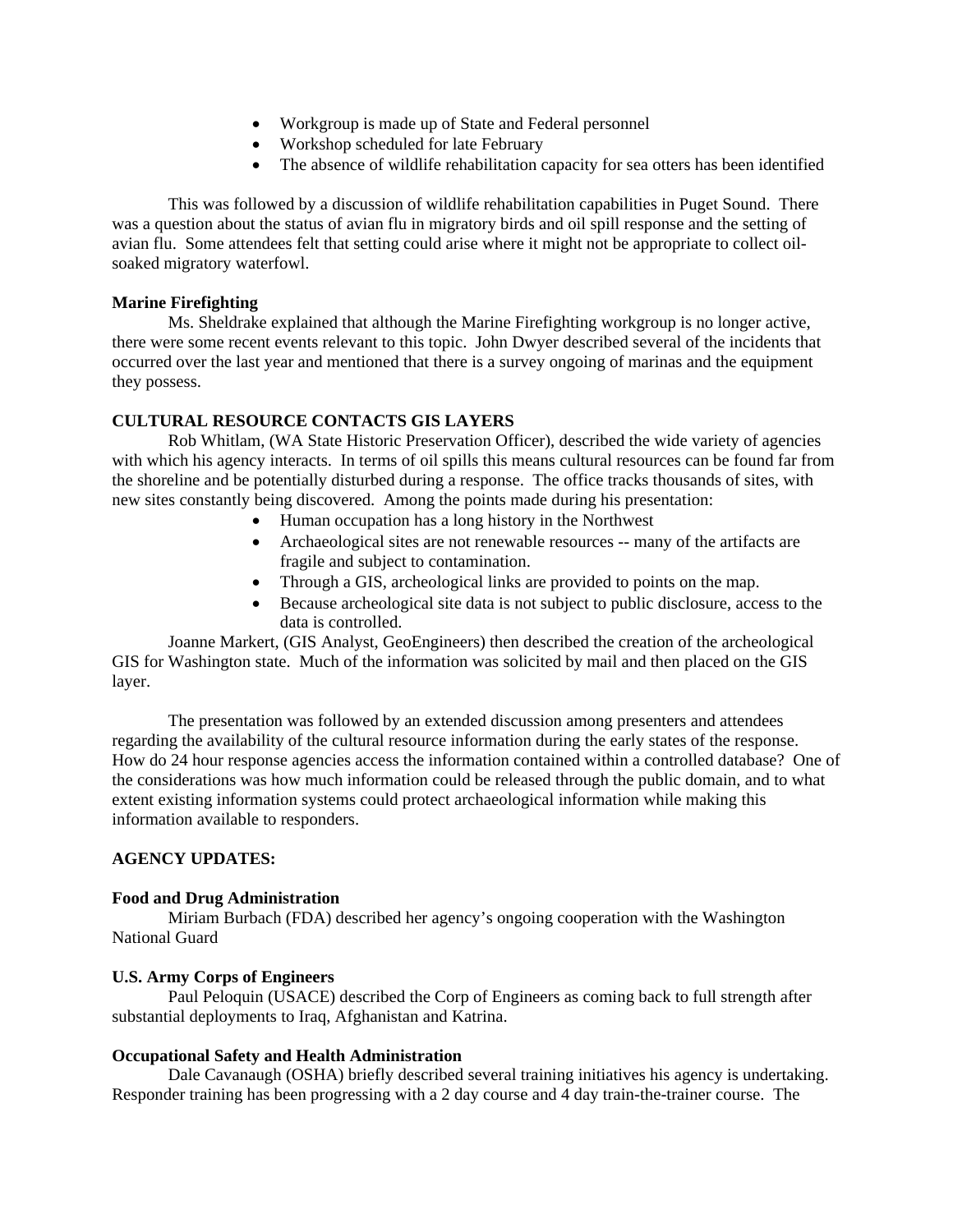agency has also been working with construction companies and the Seattle Fire Department to develop a program designed to integrate construction expertise into initial emergency response.

#### **US Forest Service**

David Sumner (USFS), described the heavy deployment of interagency wildfire teams from Washington and Oregon to Lousiana in the wake of Katrina.

### **National Oceanic Atmospheric Administration**

Gary Shigenaka (NOAA), briefly outlined the commitment NOAA/Hazmat has made to Katrina, with a continual NOAA presence in the Gulf. The NOAA oil spill team continues to deal with Gulf issues. Mr. Shigenaka also noted that submerged oil spills have become very relevant issues for NOAA, and suggested that the RRT should consider the issues involved with submerged oil.

#### **Washington State Department of Ecology**

 Mr. Byers discussed the busy legislative agenda faced by his agency, including the ability to acquire derelict vessels, the oil transfer rule CR102 contingency plan and the many supplemental budget requests made by his agency. A goal of the agency is to pre-position 40-60 caches of spill equipment that will supplement the resources of local communities. The Gig Harbor Fire was an excellent example of the potential of partnerships between local communities and the State Department of Ecology.

 Mr. Byers then briefly described the statewide initiative to create regional hazmat response capabilities as part of the state homeland security program.

#### **Sector Seattle**

Capt Metruck (USCG) discussed the consolidation and reorganization of the Coast Guard. The Coast Guard continues to support activities in the Gulf. In the region, however, "Operation Trash Compactor" is working with DNR and DOE to manage neglected vessels by identifying potential threats.

 His agency continues to work with the Harbor Safety Committee to establish better standards of care. There will be an exercise in May in Port Angeles. A new building is being constructed which will include a new command center which will enhance the ability of the organization to perform in an emergency.

#### **Environmental Protection Agency**

Ms. Sheldrake described how the Katrina response essentially shut down non-emergency response activities. However, on May 2-4 the EPA will be hosting the Freshwater Spill symposium in Portland, OR. As part of this symposium three short courses will be offered free of charge at the Doubletree Inn – Lloyd Center.

#### **District 13**

Capt. Boothe briefly mentioned that 150 people from his organization have been deployed to the southeastern US. Capt. Boothe then described the Coast Guard reorganization that has created a functionally-oriented organization. Capt Boothe mentioned that Marine firefighting and salvage regulations are back in the works and that attendees are invited to comment on these regulations.

#### **Sector Portland**

Capt. Patrick Gerrity (USCG) described the busy response schedule of his agency over the previous six months, with over 100 spill responses, 14 hazmat responses, and the sinking of 29 derelict vessels. Around two weeks ago, fire in Columbia River destroyed several vessels and released 2,000 gallons of oil. A mercury spill near Coos Bay elicited a major response from his organization.

 Capt. Gerrity then described his intent to increase spill response capabilities near coast. Also on their horizon are a large exercise this year, and a 2007 TOPOFF exercise in Portland with a marine theme.